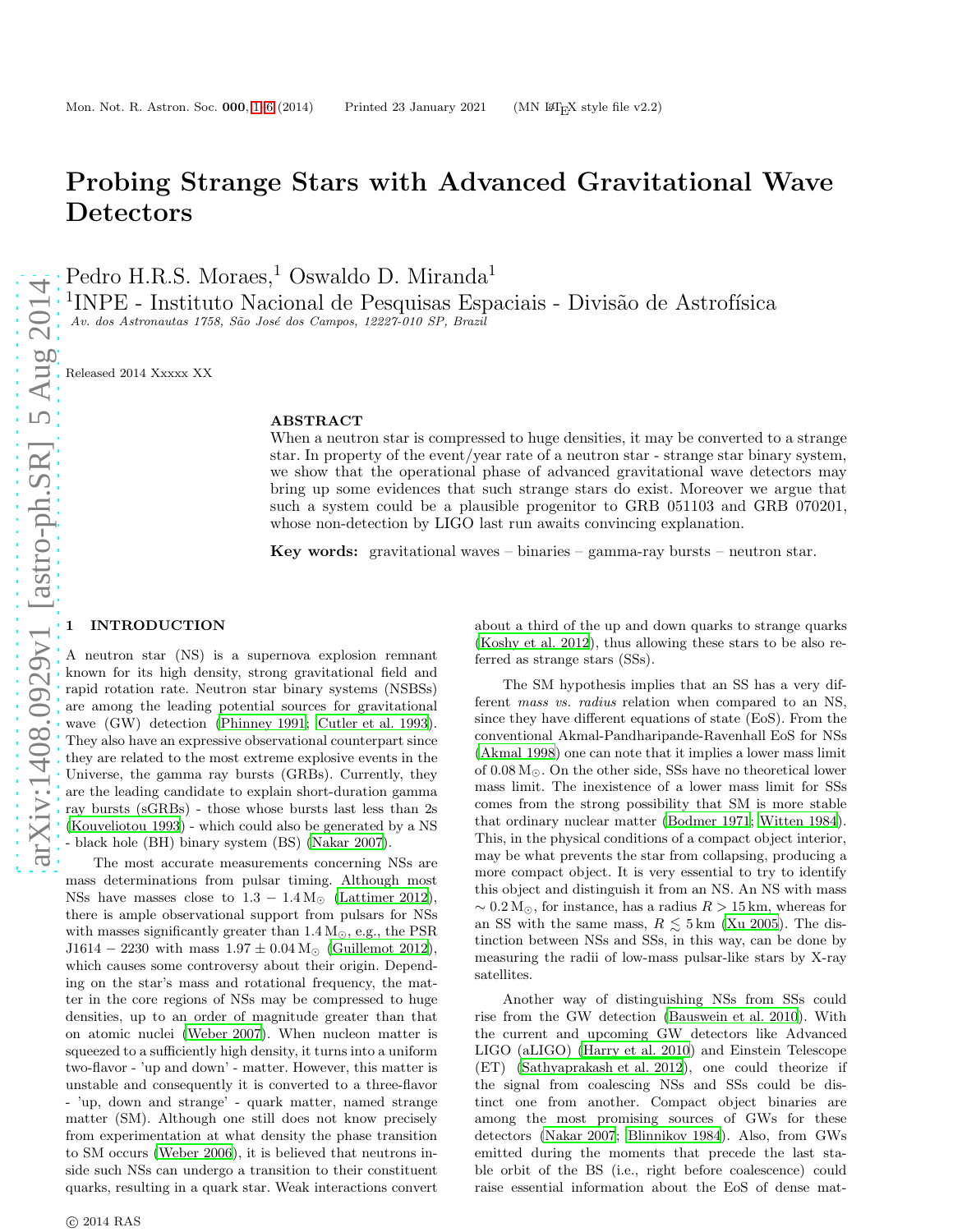ter (Faber et al. 1993; Taniguchi and Gourgoulhon 2003; Oechslin et al. 2012; Bejger et al. 2005).

However, when studying GWs emitted by a compact BS, an important unresolved issue arises. Abbott et al. (2008) and Abadie et al. (2012) have analyzed GRB 070201 and GRB 051103, respectively, from LIGO data and found no evidence of GW signal. Since the above GRBs are believed to be inside the horizon distance that LIGO could observe for this kind of systems, it implies that NS and NS-BH BSs can be excluded as plausible progenitors. There are still some uncertain and/or unsolved questions concerning these systems apart from what is mentioned above. Berger (2010), for instance, presented the "no-host" problem for several sGRBs which present no bright coincident host galaxies. Coward (2007) presented some open issues with the GRB redshift distribution, focusing on problems of constraining GRB rate evolution. Also, the magnetic field generation in GRBs is still unsolved (Fiore et al. 2006). The origin of the required magnetic field is under discussion (Coburn and Boggs 2003; Waxman 2003) and the Weibel instability (Weibel 1959) seems to be the leading candidate to explain it (Medvedev and Loeb 1999; Medvedev et al. 2005). For a broad review on GRB problems, see (Zhang and Mésźaros 2004).

It is important to mention that the SM could also be processed inside white dwarfs (WDs) by the accretion of a SM nugget (Glendenning 1995; Glendenning et al. 1995) ejected from the coalescence of SM NSs, as it is shown in Mathews et al. (2006). Once captured by a WD, SM nuggets gravitationally settle to its center and begin to convert normal matter into SM, what eventually lead to the formation of an extended SM core in the WD. Once SM can be more compact than electron degenerate matter, strange dwarfs must have smaller radius than WDs.

In particular, Mathews et al. (2006) have compared the masses and radii of 22 nearby WDs collected from Provencal et al. (1998, 2002) with the standard mass-radius relation (Hamada and Salpeter 1961), which has led to some evidence for the existence of two WDs populations, one significantly more compact than the other. One could suggest that the issues pointed out above could be renewed with the possible existence of SSs. Our aim in this work is to investigate the GW sign of an NS-SS BS and we have clarified the importance of considering the existence of SSs, as well as discussed the possibility of such systems being the progenitors of GRB 070201 and GRB 051103.

# 2 AN NS-SS COALESCING BINARY AS SOURCE OF GRAVITATIONAL WAVES

As it was already cited, most NS masses are in the range  $1.3 - 1.4 M_{\odot}$ . In this way, let us investigate the GW sign of an NS-SS BS with masses  $m_{NS} = m_1 = 1.3 M_{\odot}$  and  $m_{SS} = m_2 = 0.7 M_{\odot}$ . When analysing the radii of these stars for different EoS such as the one presented in Haensel et al. (1986), one can notice that  $R^{SS} < R^{NS}$  in such a way we can use, for the last stable orbit of this coalescing system, the same equation which is used for an NSBS (Sathyaprakash 2001), i.e.,  $f_{LSO} = 1.5(\tilde{M}/2.8M_{\odot})^{-1}$  kHz, with  $\tilde{M} = M(1+z)$  being the total redshifted mass of the NSBS. Note that the same approach has been fulfilled by Regimbau and de Freitas Pacheco (2006), showing that an NSBS could reach frequencies up to ∼ 1.5 kHz. One can evaluate the luminosity distance that this system can reach from Arun et al. (2005):

<span id="page-1-0"></span>
$$
d_L(M,\eta) = \frac{1}{\rho_0 \pi^{2/3}} \left[ \frac{2\eta \tilde{M}^{5/3}}{15} \int_{f_s}^{f_{LSO}} \frac{f^{-7/3}}{S_h(f)} df \right]^{1/2}.
$$
 (1)

In Eq.[\(1\)](#page-1-0),  $\rho_0$  is the signal-to-noise ratio achieved in the GW detector,  $\eta = m_1 m_2 / M^2$  is the dimensionless mass ratio,  $S_h(f)$  is the analytical fit of the noise curve for the GW detector,  $f_s$  is a low-frequency cutoff below which  $S_h(f)$ can be considered infinite and the integration is computed through the frequency  $f$ . From Mishra et al. (2010), we obtain the noise spectral density  $S_h(f)$  for aLIGO and ET in order to evaluate Eq.[\(1\)](#page-1-0), which assuming  $\rho_0 = 8$ , results in  $d_L^{aLIGO} \sim 145 \,\text{Mpc}$  and  $d_L^{ET} \sim 2.5 \,\text{Gpc}$ .

With the knowledge of the NS-SS BS luminosity distance for both detectors, one can estimate their event/year rate N. In Corvino et al. (2012), a method is presented to obtain N from the Galactic merger rate  $\mathcal R$  of the system and the detectable volume  $V_d$  of the concerned source. From Kalogera et al. (2004); Belczynski et al. (2008); Abadie et al. (2010),  $\mathcal{R}^{NS-NS}_{\substack{S\subseteq S\subseteq S}} \sim 10^{-4} \text{yr}^{-1}$  while from Bauswein et al.  $(2009)$ ,  $\mathcal{R}^{SS-SS} \sim 10^{-5} - 10^{-4} \text{yr}^{-1}$ . In this way, since  $\mathcal{R}^{NS-NS} \sim 10 \mathcal{R}^{NS-BH}$  which in turn is  $\sim 10 \mathcal{R}^{BH-BH}$  (see Table II of Abadie et al. (2010)), it is conservatively plausible to assume that  $\mathcal{R}^{NS-SS}$  is somewhere between  $\mathcal{R}^{NS-NS}$  and  $\mathcal{R}^{SS-SS}$ , which agrees with the fact that these events are sufficiently rare so that they were still not detected. Note that, Belczynski et al. (2002) have shown, through the use of population synthesis method, that if quark stars exist at all, their population can be as large as the population of BHs. Thus, we can also think that  $\mathcal{R}^{NS-BH} \sim \mathcal{R}^{NS-SS} \lesssim 10^{-5} \text{yr}^{-1}$ . Therefore taking  $\mathcal{R}^{NS-SS} = 10^{-5} \text{yr}^{-1}$  we can calculate the event/year rate for these systems from Corvino et al. (2012):

<span id="page-1-1"></span>
$$
N = V_d \times 0.0116 \times \frac{1}{2.26^3} \times \mathcal{R},\tag{2}
$$

with  $V_d = (4/3)\pi d_L^3$  being the detectable volume. The numerical factor 0.0116 is an estimate of the local number density of Milky Way equivalent galaxies in  $Mpc^{-3}$ (Kopparapu et al. 2008) and the factor  $1/2.26^3$  is needed to average over sky position and orientation. From Eq.[\(2\)](#page-1-1) and the luminosity distance values obtained for both detectors, we find  $N^{aLIGO} \sim 0.13$  events per year and  $N^{ET} \sim 700$ events per year.

# 3 THE UNCERTAINTY ON THE BINARY SYSTEM MASSES

In order to guarantee that we have an SS in the concerned BS, it is fundamental to calculate the uncertainty on the masses of the stars. A reliable method to do so is through the Fisher Matrix (FM) (Vallisneri 2008). From the GW sign emitted by a BS, one can derive the uncertainties related to the sign parameters. In the Fourier space, one can write the GW amplitude h (with  $c = G = 1$ ) as (Poisson and Will 1995):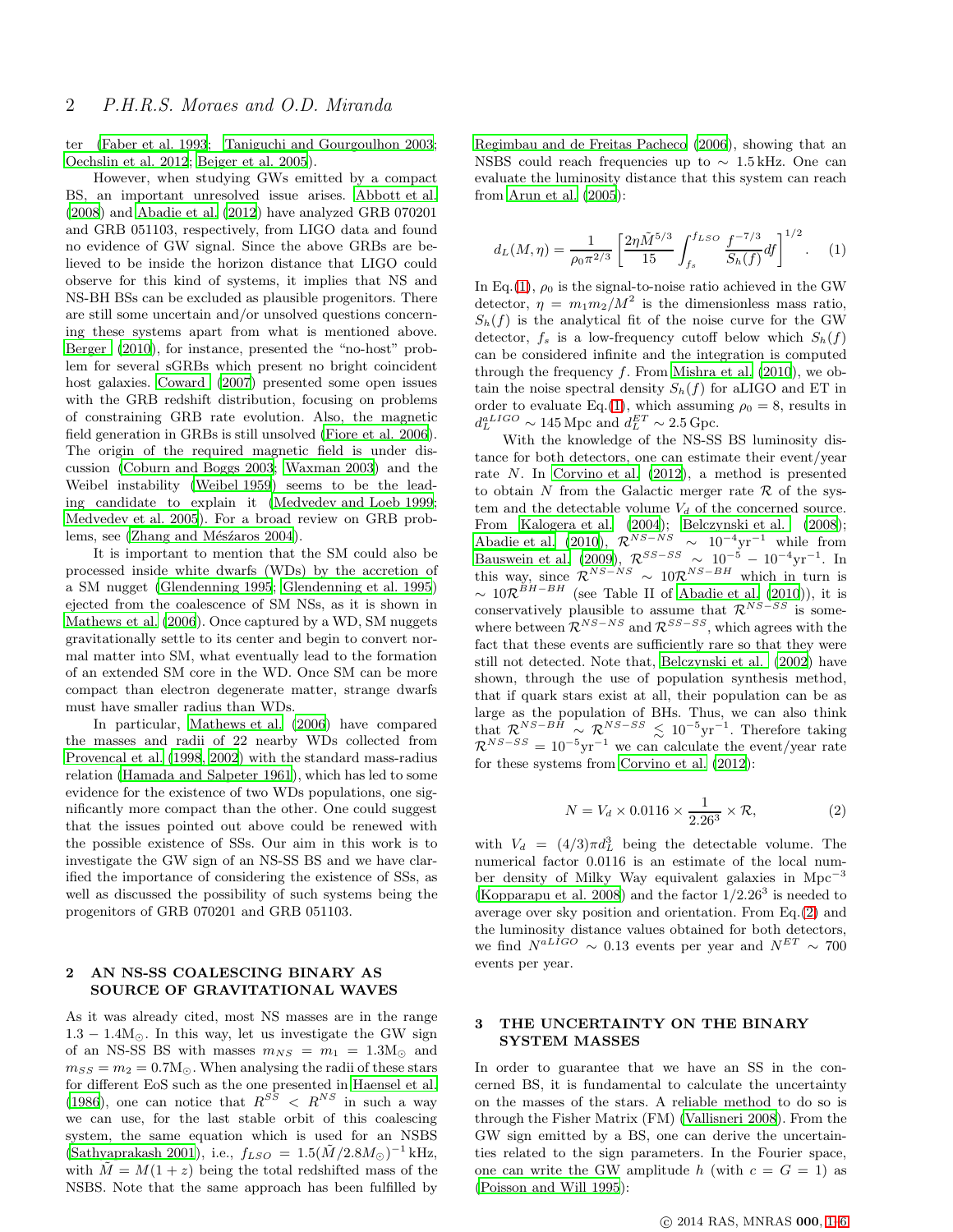<span id="page-2-0"></span>
$$
\tilde{h}(f) = \mathcal{A}f^{-7/6}e^{i\psi(f)}.
$$
\n(3)

In the above equation,  $A \propto \tilde{\mathcal{M}}^{5/6} Q/D$ ,  $\tilde{\mathcal{M}} = \eta^{3/5} \tilde{M}$  is the redshifted chirp mass, Q is a function which depends on the angles related to the position coordinates of the BS in the sky, the inclination of the orbit and polarization, D is the distance to the binary,

<span id="page-2-1"></span>
$$
\psi(f) = 2\pi f t_c - \phi_c - \frac{\pi}{4} + \frac{3}{128\eta v^5} \sum_{k=0}^{2} \alpha_k v^k, \qquad (4)
$$

with  $t_c$  representing the coalescence time,  $\phi_c$  the phase of the GW when  $t \to t_c$ ,  $v \equiv (\pi \tilde{M} f)^{1/3}$  is the post-newtonian expansion parameter, which we take up to the first order  $(k = 2), \alpha_0 = 1, \alpha_1 = 0 \text{ and } \alpha_2 = (20/9)(743/336 + 11\eta/4).$ From Eqs.[\(3\)](#page-2-0)-[\(4\)](#page-2-1), the GW signal of a coalescing BS depends on: A,  $t_c$ ,  $\phi_c$ , M and  $\eta$ . However, it is convenient to calculate and to interpretate the FM in terms of the dimensionless parameters:  $\vec{\Theta} \equiv lnA$ ,  $f_0t_c$ ,  $\phi_c$ ,  $ln\tilde{M}$  and  $ln\eta$ , with  $f_0$  being some fiducial frequency. The FM is obtained from the derivation of  $\tilde{h}(f)$  with respect to  $\overrightarrow{\Theta}$ . That is:

<span id="page-2-2"></span>
$$
\Gamma_{ab} = 2 \int_0^{f_{LSO}} \frac{\tilde{h}_a^*(f)\tilde{h}_b(f) + \tilde{h}_a(f)\tilde{h}_b^*(f)}{S_h(f)} df.
$$
 (5)

In the above equation,  $\tilde{h}_a(f)$ , with 'a' running through the five parameters  $\vec{\Theta}$ , representing partial derivatives of  $\tilde{h}(f)$ with respect to  $\vec{\Theta}$ , and  $\tilde{h}^*_{a}(f)$  are the derivative complex conjugates. Notice that the dependence of Eq.[\(5\)](#page-2-2) on  $S_h(f)$ shows that the FM and posteriorly the uncertainties on the star masses depend on the GW detector sensitivity. The uncertainty of the parameters  $\Theta^i$ , with i running through each value of  $\vec{\Theta}$ , is given by  $\sqrt{\langle (\Delta \Theta^i)^2 \rangle} = \sqrt{\Sigma^{ii}}$ , and  $\Sigma \equiv \Gamma^{-1}$ is the covariance Fisher matrix (CFM), given simply by the inverse of the FM. Following Cutler and Flanagan (1994) we can write the uncertainties on  $m_1$  and  $m_2$  as:

$$
\Delta m_1 = \Sigma^{\mu \mu} \left[ \frac{M(\mu - 3m_1)}{2\mu(m_1 - m_2)} \right]^2, \tag{6}
$$

$$
\Delta m_2 = \Sigma^{\mu\mu} \left[ \frac{M(\mu - 3m_2)}{2\mu(m_1 - m_2)} \right]^2, \tag{7}
$$

with  $\mu = \eta M$ . Therefore, evaluating Eqs.(6) and (7), we can ensure that the values of  $m_1$  and  $m_2$  lie in the ranges  $1.228 M_{\odot} \leqslant m_1 \leqslant 1.366 M_{\odot} \text{ and } 0.670 M_{\odot} \leqslant m_2 \leqslant$  $0.737 M_{\odot}$  for the aLIGO FM, while  $1.272 M_{\odot} \leq m_1 \leq$  $1.327 M_{\odot}$  and  $0.687 M_{\odot} \leqslant m_2 \leqslant 0.714 M_{\odot}$  for the ET FM.

Note that, besides the range of values that the stars might achieve, the GW sign amplitude of BSs containing SSs presents some features that distinguish them from the one emitted by NSBSs, as quoted by (Bauswein et al. 2010). Comparing the GW sign for such binaries, one finds that the maximal frequencies reached during the inspiral are higher for BSs with SSs. The lower values obtained for NSBSs are reasonable considering the lower compactness of the initial stars compared to the SSs. The amplitude right after the merging is higher when SSs are present, furthermore, the ring-down signal after the merging decays more rapidly for such systems. In particular, we show that from the evaluation of Eqs.(6)-(7), aLIGO and ET can constrain with high accuracy the masses involved in an NS-SS BS. However, do these systems actually exist in the Universe? We will discuss this question in the next section.

#### 4 WHAT WERE THE PROGENITORS OF GRB 070201 AND GRB 051103?

The most likely progenitor of sGRBs is thought to be a coalescence NSBS or NS-BH BS. However, Abbott et al. (2008) have excluded these systems with masses in the range  $M_{\odot} < m_1 < 3 M_{\odot}$  and  $M_{\odot} < m_2 < 40 M_{\odot}$  at > 99% confidence for the GRB 070201 progenitor, while Abadie et al. (2012) have excluded an NS-BH merger with > 99% confidence for GRB 051103. Both papers show a disability in constraining the GRB progenitors since the bursts of GWs were not detected. As possible explanations to these non-detections, the authors argue that since up to 15% of sGRBs might be giant flares from soft gamma repeaters (SGRs) (NSs with extremely large magnetic fields), then those sources might actually be such flares. In fact, this possibility is also presented in Frederiks et al. (2007), Mazets et al. (2008), Ofek et al. (2008), and Hurley et al. (2010). Furthermore, the sensitivity of a GW detector in the case of compact binaries depends on the inclination of the orbital plane to the line of sight, the location of the source in the sky and the orbital plane relative to the line of sight.

However, if we consider that both events were due to extragalactic SGRs, the peak luminosity of these sources would be >  $10^{47}$  erg s<sup>-1</sup> (Chapman et al. 2009). On the other hand, if we consider the more common short duration bursts from SGRs, the luminosities are typically  $\lesssim 10^{41} \,\text{erg}\,\text{s}^{-1}$ . Moreover, Chapman et al. 2009 estimate the rate of flares with peak luminosity >  $10^{47} \text{ erg s}^{-1}$  to be to rather rare. Adopting their flare rate, the probability of observing two such flares within  $5 \text{ Mpc}$  during the  $17 \text{ yr}$  $17 \text{ yr}$  of IPN3<sup>1</sup> observation is ∼ 1%. An alternative to explain the absence of GW signal from these GRBs arises if we consider that at least one of the stars of the BS is an SS with mass  $M \leq 0.7M_{\odot}$ . Beyond that, during the merger process, but before the final plunge, SM of the SS could be accreted by the NS. Once there is a seed of SM inside a NS, this strange seed will absorb neutrons, protons, and hyperons (if they are present in the NS), liberating their constituent quarks. The conversion of the whole NS will then occur in a very short time, typically 1 ms − 1 s, across a detonation mode similar to that observed in GRBs (Horvath and Benvenuto 1988).

In terms of electromagnetic emission for GRB 070201, the values of the fluence and peak flux correspond to an isotropic energy output  $\sim 10^{45}$  erg and an isotropic peak luminosity  $\sim 10^{47} \text{ erg s}^{-1}$  if the source of GRB 070201 is situated in M31 at  $D = 780$ kpc. Returning to the concerned NS-SS BS presented in Section 2, it could reach frequencies significantly higher than an NSBS. In particular, the NS-SS BS would not be detected by initial LIGO, by using matched filtering technique, only if the inclination angle<sup>[2](#page-2-4)</sup>  $\iota$ is such that  $\cos \iota < 0.80$  for GRB 051103 and  $\cos \iota < 0.20$ 

<span id="page-2-3"></span><sup>&</sup>lt;sup>1</sup> The third interplanetary network (IPN3) is a group of spacecraft equipped with GRB detectors.

<span id="page-2-4"></span><sup>2</sup> The angle between the orbital plane and the vector connecting the origin of the detector to the origin of the source.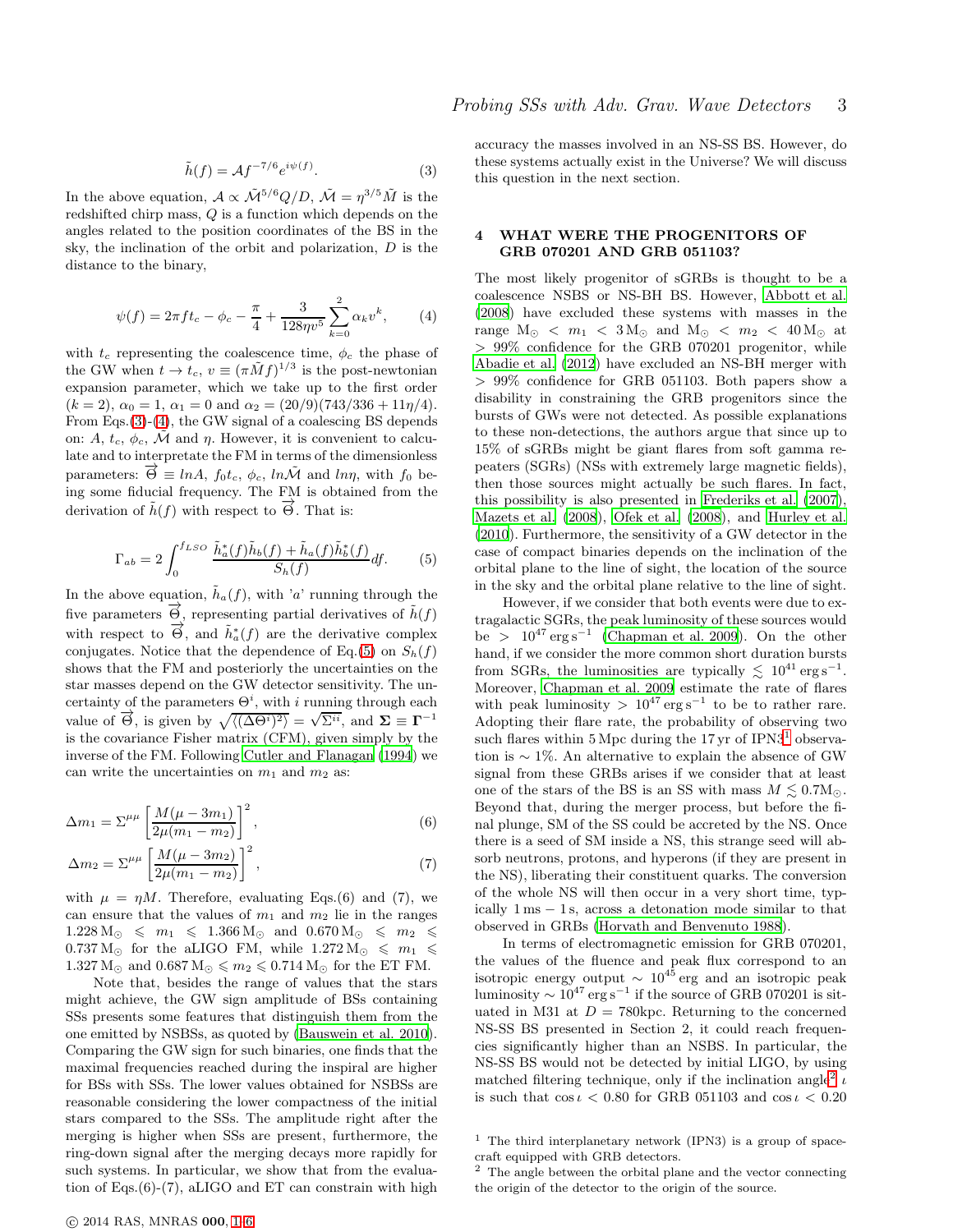for GRB 070201 (considering that the NS-SS components are, respectively,  $m_1 = 1.3 M_{\odot}$  and  $m_2 = 0.7 M_{\odot}$ ). If one considers the SS with 0.07M⊙, then GRB 070201 and GRB 051103 would not be detected even when  $\cos t = 1$ . Thus, there would be no detection. Recently, Arun et al. (2014) have discussed a method that could measure the inclination angle to an accuracy of ∼ 5.1 degrees for an NSBS system at 200 Mpc if the direction of the source and the redshift are known electromagnetically. This method can be configured into a powerful way of studying compact binaries (e.g., NS-NS, NS-BH, NS-SS, SS-SS) in the era of advanced GW detectors.

It is important to mention that the matched filtering combines the definition of the signal-to-noise ratio with a template normalization function  $\sigma_{h}$ . Then, an effective distance is defined for a given trigger as  $D_{\text{eff}} = \sigma_{\text{h}}/\rho_0$ . In this case,  $D_{\text{eff}}$  is related to the distance from the source  $(D)$ , the inclination angle  $(\iota)$ , and the detector antenna patterns<sup>[3](#page-3-0)</sup>. In particular, some of the parameters used by LIGO team in the analysis of compact binary sources are: (i) the total mass is distributed uniformly between 2 and  $\sim 35 - 40 \,\mathrm{M}_\odot$ ; (ii) the mass ratio  $q = m_1/m_2$  is distributed uniformly between 1 and the maximum value such that  $m_1, m_2 > 1$  M<sub>☉</sub>. If we take a BS composed by two stars with  $1 M_{\odot}$ , then the total number of cycles in the band of initial LIGO would be ∼ 2, 900 . On the other hand, for the limit case of  $m_1 - m_2 = 1.3 - 0.7 M_{\odot}$  we have ~ 3,200 cycles inside the band of the LIGO detectors. This difference in the total number of GW cycles could reduce the efficiency of the tem-plate when using the matched filtering technique<sup>[4](#page-3-1)</sup>. Thus, a possible consistency test could come from a re-analysis of the LIGO signals for GRB 070201 and GRB 051103 taking into account some possible cases involving SSs. That is, for example, the LIGO team could use the total mass distributed between 1.3 and  $\sim 2 M_{\odot}$  that corresponds to the mass of the SS in the range  $\sim 0.07 - 0.7$  M<sub>☉</sub>.

#### 5 FINAL REMARKS

In the present paper we have obtained the  $m_1$  and  $m_2$  uncertainties from the calculated FMs with the purpose of showing that in the era of advanced GW detectors it will be possible to infer, from the combination of the maximum GW frequency and the accuracy in the determination of the masses, if SSs do exist. We also discussed the possibility that the progenitors of GRB 051103 and GRB 070201 could be BSs composed of an NS and an SS. Considering a direct detection of GWs it would be unlikely that the maximum frequency of a binary consisting of two NSs  $(m_1 = 1.3 M_{\odot})$ and  $m_2 = 0.7 M_{\odot}$ ) can exceed the limit ~ 500 Hz. This is due to the high tidal forces acting on the BS. In the case of a BS consisting of an NS with mass  $\sim 1.3 M_{\odot}$  and an SS with mass  $\sim 0.7 M_{\odot}$  (whose radius is  $\sim 7.8$  km if we consider the bag constant  $B = 100 \,\text{MeV fm}^{-3}$  it is likely

that this NS-SS system achieves maximum frequency greater than that achieved by an NSBS. This happens because the GWs emitted during these events are primarily governed by the compactness  $(M/R)$  of each star. Thus, an NS-SS BS (with masses  $m_1 \sim 1.3 \,\mathrm{M_{\odot}}$  and  $m_2 \lesssim 0.7 \,\mathrm{M_{\odot}}$ ) could easily overcome the barrier of ∼ 1.5 kHz. Furthermore, the gravitational energy released by the merger of an NS with an SS could reach  $E \sim 10^{53}$  erg if we consider  $B = 100 \,\text{MeV fm}^{-3}$ . Moreover, if before the final plunge the NS accretes SM from the companion SS, the conversion NS→SS could liberate  $E^{conv} \sim 10^{53}$  erg (Bombaci and Datta 2000) in agreement with the energy required to power GRB sources at cosmological distances. Finally, an SS may have a thin baryonic crust, as discussed e.g. by [Huang and Lu 1997,](#page-4-0) with a typical mass  $\sim 10^{-5}$  M<sub>☉</sub>. In this case, due to the fact that the amount of baryons contaminating the fireball cannot exceed the mass of this thin crust, we could have, for these systems, a fireball with high relativistic factors when compared to an NSBS with the same total mass.

Concerning the maximum value of an NS mass, we refer the reader to the results presented by Kiziltan (2010) - 1.5−  $3.2M_{\odot}$  - which are obtained from numerically integrating the Oppenheimer-Volkoff equations for a low-density EoS at the lowest energy state of the nuclei (Baym et al. 1971) and an EoS which includes some nuclear processes which alter their stiffness (Kalogera and Baym 1996). As was mentioned above, there is no minimum mass limit for an SS, while its maximum value depends on the specification of B and other MIT parameters. In Weber et al. (2012), this upper limit is  $\sim 2M_{\odot}$ , while in Benhar et al. (2007), a more embracing approach, a variation in the MIT parameters put the limit ∼ 1.8M⊙. It might also be usefull here to emphasyze that the concerned less massive star is unlikely to be a 'normal' WD. Since the radius of a WD is much bigger than its Schwarzschild radius, the last stable orbit of a BS containing a WD is reached when the stars touch each other. Once the radius of an NS is negligible when compared to the radius of a WD ( $\sim 10^3$ km), the last stable orbit frequency of an NS-WD BS depends on the inverse of the WD radius only. So, it is unlikely to have  $f_{LSO} > 1$ Hz in BSs containing a WD (see, e.g., Rosado (2011)). Therefore when working with a BS composed of at least one WD, it is expected to have a last stable orbit frequency widely different from what was obtained in our case. From Rodrigues et al. (2011), one can see that for different values of the EoS parameters,  $R_{SS}$  < 10km for  $m_{SS} = 0.7 M_{\odot}$ , so the tidal effects on such a star would be considerably lower than on a WD. In this way, Eq.(1) successfully defines the last stable orbit of the concerned BS.

One might ponder the reason which allows us to assume the SS mass  $m_2 = 0.7$  M<sub>☉</sub> as our upper limit. In this framework, let us remind the reader that the search for massive compact halo objects (MACHOs) has showed that ∼ 20% of the Galactic halo is populated by compact objects with masses in the range  $0.15 - 0.9 M_{\odot}$  (Alcock et al. 2000). A similar result was obtained by Cauchi Novati et al. (2005) who concluded that the average mass of MACHOs lies in the range  $0.5 - 1 M_{\odot}$ . Note that a non-negligible portion of these objects could not be WDs since it would imply a high luminosity for the halo. In this way, at least a certain fraction of these halo objects could be, for instance, SSs. Let us consider a standard power-law mass function  $\phi(m) \propto m^{-\alpha}$ .

<span id="page-3-0"></span><sup>3</sup> The antenna patterns of the detector give the sensitivity to the polarizations of GW signals.

<span id="page-3-1"></span>In the total accumulated phase of the wave detected in the sensitive bandwidth of the detector, the template must match the signal to a fraction of a cycle. This implies a high phasing accuracy (see, for example, Will (1998)).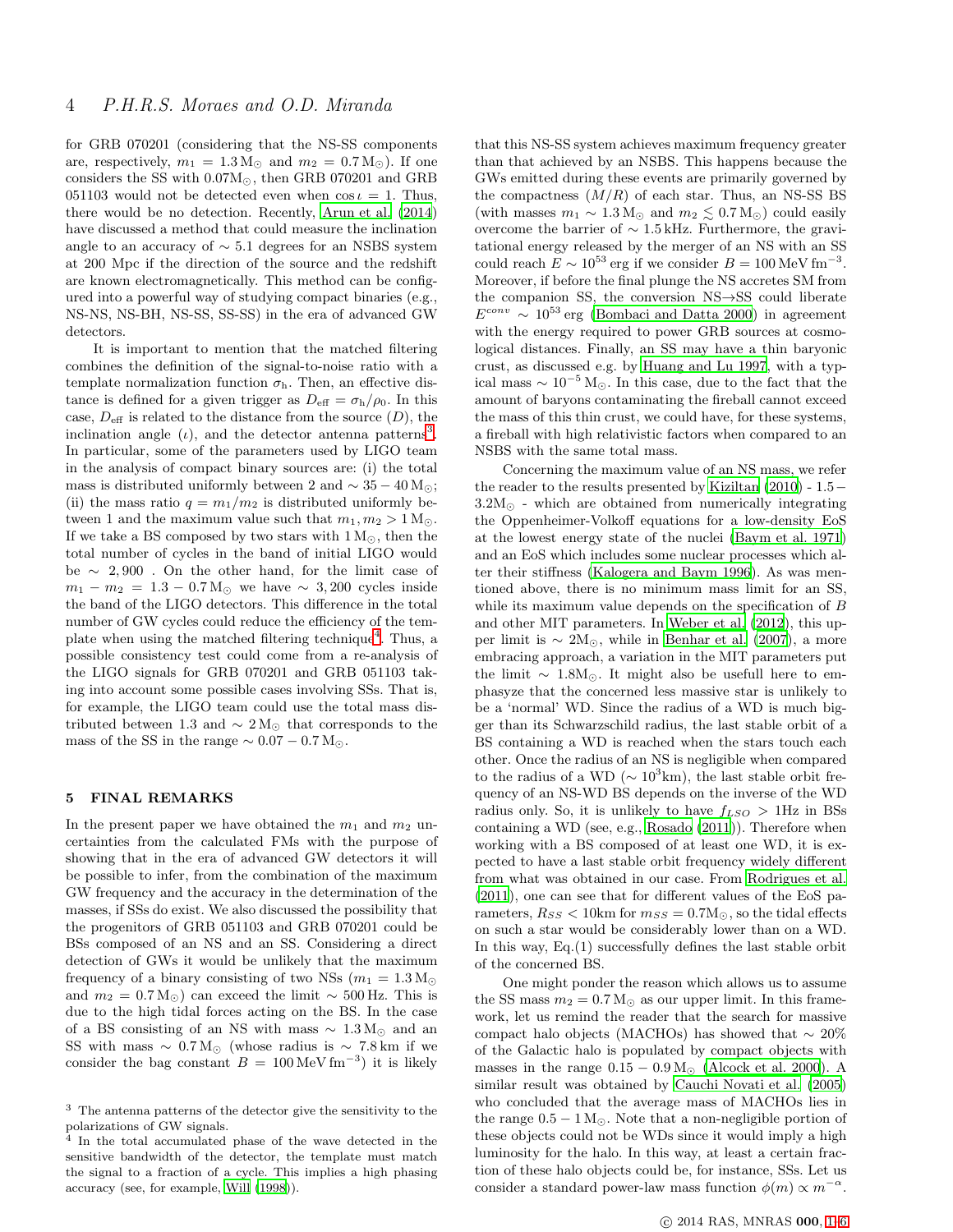For the  $\alpha$  values we refer the reader to the works of, e.g., Han and Gould (1996); Besla (2013), among others, who have determined  $\alpha \sim 1.3 - 2.35$  for MACHOs in the range  $0.075 - 1 M_{\odot}$ . Given this range for the values of  $\alpha$ , the fraction of compact low-mass objects in the halo of Milky Way, with a mass close to  $0.7 M_{\odot}$ , will be  $f \sim 0.25 - 0.60$  per cent. A substantial part of these MACHOs might be SSs with  $m \sim 0.7 M_{\odot}$ . Although we have used the halo of the Milky Way for that estimate, it is likely that compact objects with a mass  $\leq 0.7 M_{\odot}$ , as SSs, also exist in the bulge and disk, as well as in other galaxies.

Concerning the advanced detectors and, in particular, from the evaluation of Eq.[\(2\)](#page-1-1), one would expect  $\sim 2$  NS-SS coalescence events to be detected by ET in each day. Once the ET is operating, if this event day rate do not be satisfied, one can infer the NS-SS Galactic merger rate to be  $\mathcal{R}^{NS-SS}$  <  $10^{-5}\text{yr}^{-1}$ . Concerning aLIGO, one NS-SS coalescence event is expected in each ∼ 8 yr. Whether SM does exist in nature is still an open question. Although it is unlikely that the answer to this question will come from laboratory experiments, due to the fact that quarks are not observable as individual particles, among other reasons. In this way, GW detectors might bring up some evidence for the existence of SSs and consequently confirm the absolute ground state of matter to be the state of SM.

#### 6 ACKNOWLEDGMENTS

PHRSM would like to thank CAPES for financial support. ODM would like to thank CNPq for partial financial support (grant 304654/2012-4). We would like to thank the referee for his/her detailed comments that have improved the paper.

#### REFERENCES

- Abadie J. et al., 2010, Classical Quantum Gravity, 27, 173001.
- Abadie J., 2012, Astrophys. J., 755, 2.
- Abott B., 2008, Astrophys. J., 681, 1419.
- Akmal A., 1998, Phys. Rev. C, 58, 1804.
- Alcock C. et al., 2000, Astrophys. J., 542, 281.
- Arun K.G. et al., 2005, Phys. Rev. D, 71, 084008.
- Arun K.G., Tagoshi H., Pai A., Mishra C.K., 2014, arXiv:1403.6917
- Bauswein A. et al., 2009, Phys. Rev. Lett., 103, 011101.
- Bauswein A., Oechslin R. and Janka H.-T., 2010, Phys. Rev. D., 81, 024012
- Baym G. et al., 1971, Astrophys. J., 170, 299.
- Bejger M., 2005, Astron. Astrophys., 431, 297.
- Belczynski K., Bulik T, Kluźniak W., 2002, Astrophys. J., 567, L63.
- Belczynski K. et al., 2008, Astrophys. J., 680, L129.
- Benhar O. et al., 2007, Gen. Rel. Grav., 39, 1323.
- Berger E., 2010, Astrophys. J., 722, 1946.
- Besla G., Hernquist L., Loeb A., 2013, MNRAS, 428, 2342.
- Blinnikov S.I., 1984, Soviet Astronomy Letters, 10, 177.
- Bodmer A.R., 1971, Phys. Rev. D, 4, 1601.
- Bombaci I. and Datta B., 2000, Astrophys. J., 530, L69
- Calchi Novati S. et al., 2005, A&A, 443, 911

Chapman R., Priddey R.S., Tanvir N.R., 2009, MNRAS, 395, 1515

- Coburn W.E. and Boggs S.E., 2003, Nature, 423, 415.
- Corvino G. et al., 2012, arXiv:astro-ph/1203.5110.
- Coward D., 2007, New Astronomy Reviews, 51, 539.
- Cutler C. et al., 1993, Phys. Rev. Lett., 70, 2984.
- Cutler C. and Flanagan E.E., 1994, Phys. Rev. D, 49, 2658. ´
- Faber J.A. et al., 2002, Phys. Rev. Lett., 89, 231102.
- Fiore M., 2006, Mon. Not. R. Astron. Soc., 372, 1851.
- Frederiks D.D., 2007, Astronomy Letters, 33, 19.
- Glendenning N.K., 1995, Phys. Rev. Lett., 74, 3519.
- Glendenning N.K. et al., 1995, Astrophys. J., 450, 253.
- Guillemot L., 2012, Mon. Not. R. Astron. Soc., 422, 1294.
- Haensel P., 1986, Astron. Astrophys., 160, 121.
- Hamanda, T. and Salpeter, E.E., 1961, Astrophys. J., 134, 683.
- Han C., Gould A., 1996, Astrophys. J., 467, 540.
- Harry G.M. et al., 2010, Classical Quantum Gravity, 27, 084006.
- Horvath, J.E. and Benvenuto, O.G., 1988, Phys. Lett. B, 213,516
- <span id="page-4-0"></span>Huang Y.F. and Lu T., 1997, A&A, 325, 189
- Hurley K. et al., 2010, Mon. Not. R. Astron. Soc., 403, 342.
- Kalogera V., 2004, Astrophys. J., 601, L179. Erratum-ibid., 2004, 614, L137.
- Kalogera V. and Baym G., 1996, Astrophys. J., 470, L61. Kiziltan B., 2010, arXiv:astro-ph/1011.4291.
- Kopparapu R.K. et al., 2008, Astrophys. J., 675, 1459.
- Koshy S. et al., 2011, 2011 Annual Meeting of the California-Nevada Section of the APS, 56, B2006.
- Kouveliotou C., 1993, Astrophys. J., 413, L101.
- Lattimer J.M., 2012, Ann. Rev. Nuc. Part. Sci., 62, 485.
- Mathews G.J. et al., 2006, Journal of Physics G Nuclear Physics, 32, 747.
- Mazets E.P. et al., 2008, Astrophys. J., 680, 545.
- Medvedev M.V. and Loeb A., 1999, Astrophys. J., 526, 697.
- Medvedev M.V. et al., 2005, Astrophys. J., 618, L75.
- Mishra C.K., 2010, Phys. Rev. D, 82, 064010.
- Nakar E., 2007, Phys. Rep., 442, 166.
- Oechslin K., 2004, Mon. Not. R. Astron. Soc., 349, 1469.
- Ofek E.O. et al., 2008, Astrophys. J., 681, 1464.
- Phinney E.S., 1991, Astrophys. J., 380, L17.
- Poisson E. and Will C.M., 1995, Phys. Rev. D, 52, 848.
- Provencal J.L. et al., 1998, Astrophys. J., 494, 759.
- Provencal J.L. et al., 2002, Astrophys. J., 568, 324.
- Regimbau T. and de Freitas Pacheco J.S., 2006, Astrophys. J., 642, 455.
- Rodrigues H. et al., 2011, Astrophys. J., 730, 31.
- Rosado P.A., 2011, Phys. Rev. D, 84, 084004.
- Sathyaprakash B.S., 2001, Pramana, 56, 457.
- Sathyaprakash B. et al., 2012, Classical Quantum Gravity, 29, 124013.
- Taniguchi K. and Gourgoulhon E., 2003, Phys. Rev. D, 68, 124025.
- Vallisneri M., 2008, Phys. Rev. D, 77, 042001.
- Waxman E., 2003, Nature, 423, 388.
- Weber F., 2006, Int. J. Mod. Phys. D, 11, 2.
- Weber F., 2007, arXiv:astro-ph/0705.2708.
- Weber F. et al., 2012, Proceedings IAU Symposium, 291.
- Weibel E.S., 1959, Phys. Rev. Lett., 2, 83.
- Will C.M., 1998, ECONFC9808031:02, Lecture notes from